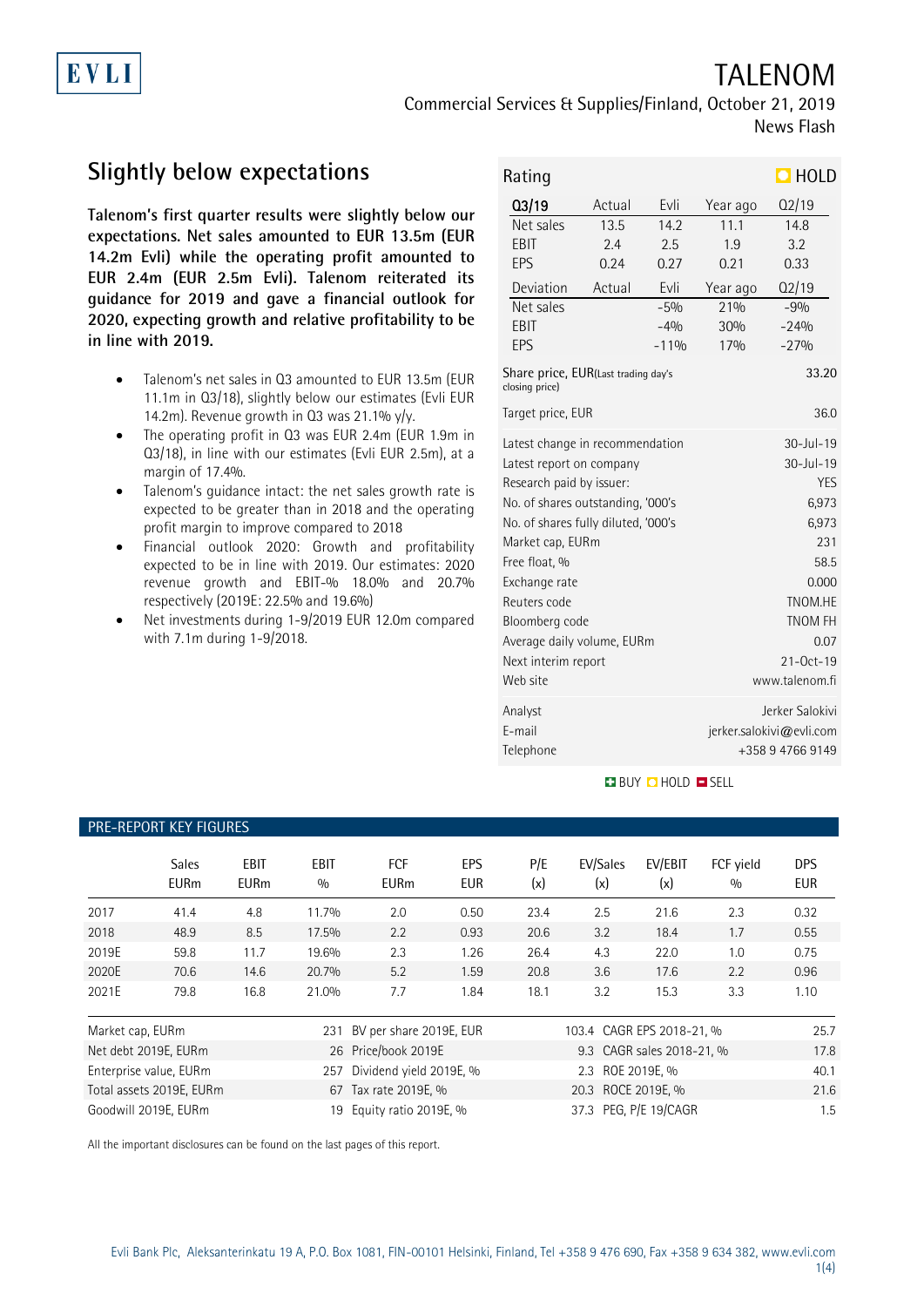#### Important Disclosures

Evli Research Partners Plc ("ERP") uses 12-month target prices. Target prices are defined by utilizing analytical techniques based on financial theory including (but not limited to) discounted cash flow analysis and comparative valuation. The selection of valuation methods depends on different circumstances. Target prices may be altered on the basis of new information coming to light in the underlying company or changes in interest rates, changes in foreign exchange rates, other securities prices or market indices or outlook for the aforementioned factors or other factors that may change the conditions of financial markets. Recommendations and changes by analysts are available at [Analysts' recommendations and ratings revisions](https://research.evli.com/JasperAllModels.action?authParam=key;461&authParam=x;G3rNagWrtf7K&authType=3). Investment recommendations are defined as follows: Target price compared to share price Recommendation<br> $\leq 10\%$  $\langle 5, 10, 10 \rangle$  SELL<br>  $\langle -10, 6, 10 \rangle$  SELL<br>  $\langle 10, 10, 10 \rangle$  $-10 - (+10) \%$  HOLD<br>> 10 % BUY  $> 10\%$ ERP's investment recommendation of the analyzed company is updated at least 2 timer per year. 60% 53% 50% 39% 40% 30%  $20%$ 8% 10% 0% Sell Hold Buy

The graph above shows the distribution of ERP's recommendations of companies under coverage in 1st of February 2019. If recommendation is not given, it is not mentioned here.

#### Name(s) of the analyst(s): Salokivi

This research report has been prepared by Evli Research Partners Plc ("ERP" or "Evli Research"). ERP is a subsidiary of Evli Bank Plc. Production of the investment recommendation has been concluded on 30.7.2019, 9:00. This report has been published on 21.10.2019, 13:55.

None of the analysts contributing to this report, persons under their guardianship or corporations under their control have a position in the shares of the company or related securities.

The date and time for any price of financial instruments mentioned in the recommendation refer to the previous trading day's closing price(s) unless otherwise stated in the report.

Each analyst responsible for the content of this report assures that the expressed views accurately reflect the personal views of each analyst on the covered companies and securities. Each analyst assures that (s)he has not been, nor are or will be, receiving direct or indirect compensation related to the specific recommendations or views contained in this report.

Companies in the Evli Group, affiliates or staff of companies in the Evli Group, may perform services for, solicit business from, hold long or short positions in, or otherwise be interested in the investments (including derivatives) of any company mentioned in the publication or report.

Neither ERP nor any company within the Evli Group have managed or co-managed a public offering of the company's securities during the last 12 months prior to, received compensation for investment banking services from the company during the last 12 months prior to the publication of the research report.

ERP has signed an agreement with the issuer of the financial instruments mentioned in the recommendation, which includes production of research reports. This assignment has a limited economic and financial impact on ERP and/or Evli. Under the assignment ERP performs services including, but not limited to, arranging investor meetings or –events, investor relations communication advisory and production of research material.

ERP or another company within the Evli Group does not have an agreement with the company to perform market making or liquidity providing services.

For the prevention and avoidance of conflicts of interests with respect to this report, there is an information barrier (Chinese wall) between Investment Research and Corporate Finance units concerning unpublished investment banking services to the company. The remuneration of the analyst(s) is not tied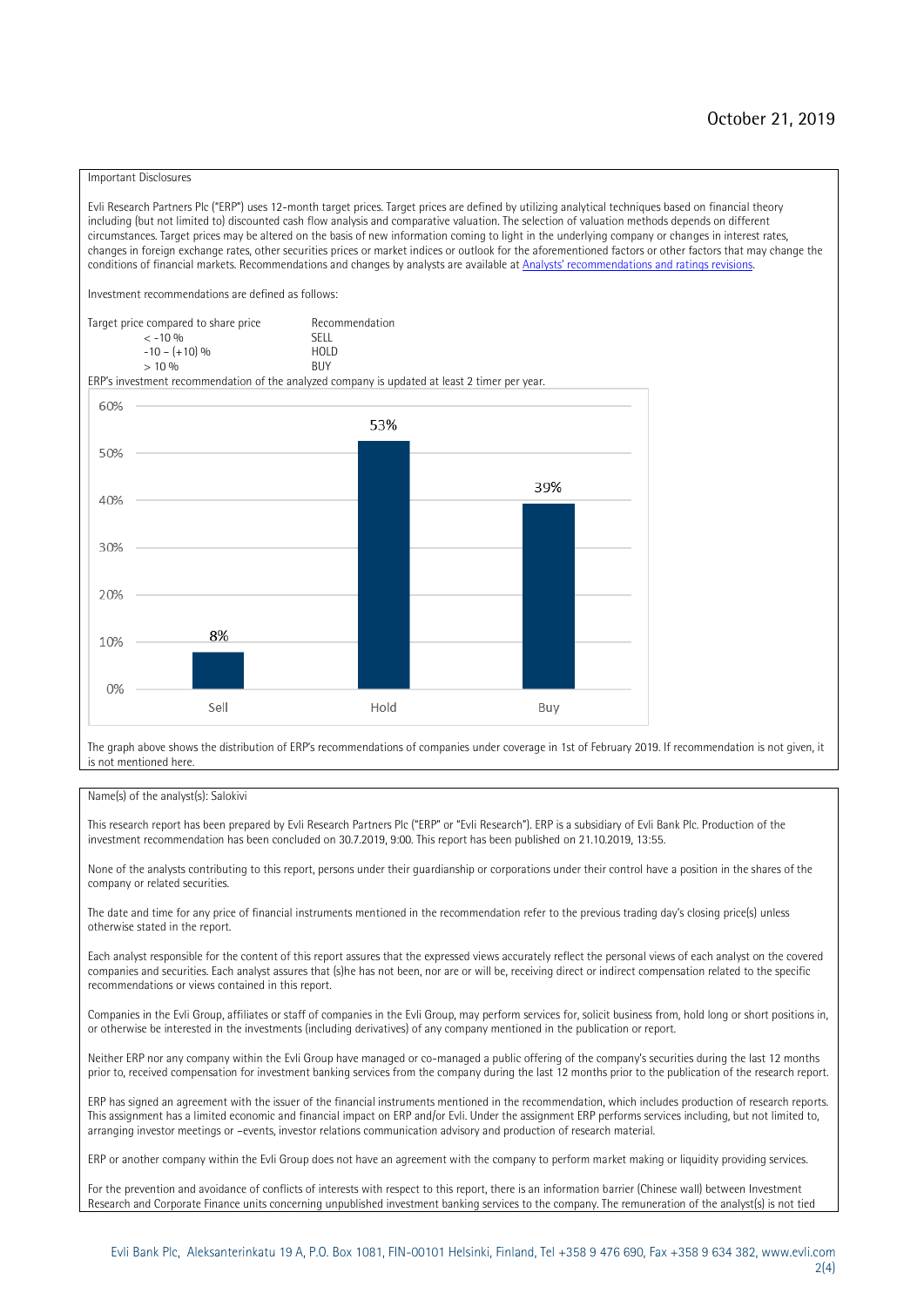directly or indirectly to investment banking transactions or other services performed by Evli Bank Plc or any company within Evli Group.

This report has been disclosed to the company prior to its dissemination. The company has not made any amendments to its contents. Selected portions of the report were provided to the company for fact checking purposes only.

This report is provided and intended for informational purposes only and may not be used or considered under any circumstances as an offer to sell or buy any securities or as advice to trade any securities.

This report is based on sources ERP considers to be correct and reliable. The sources include information providers Reuters and Bloomberg, stock-exchange releases from the companies and other company news, Statistics Finland and articles in newspapers and magazines. However, ERP does not guarantee the materialization, correctness, accuracy or completeness of the information, opinions, estimates or forecasts expressed or implied in the report. In addition, circumstantial changes may have an influence on opinions and estimates presented in this report. The opinions and estimates presented are valid at the moment of their publication and they can be changed without a separate announcement. Neither ERP nor any company within the Evli Group are responsible for amending, correcting or updating any information, opinions or estimates contained in this report. Neither ERP nor any company within the Evli Group will compensate any direct or consequential loss caused by or derived from the use of the information represented in this publication.

All information published in this report is for the original recipient's private and internal use only. ERP reserves all rights to the report. No part of this publication may be reproduced or transmitted in any form or by any means, electronic, mechanical, photocopying, recording or otherwise, or stored in any retrieval system of any nature, without the written permission of ERP.

This report or its copy may not be published or distributed in Australia, Canada, Hong Kong, Japan, New Zealand, Singapore or South Africa. The publication or distribution of this report in certain other jurisdictions may also be restricted by law. Persons into whose possession this report comes are required to inform themselves about and to observe any such restrictions.

Evli Bank Plc is not registered as a broker-dealer with the U. S. Securities and Exchange Commission ("SEC"), and it and its analysts are not subject to SEC rules on securities analysts' certification as to the currency of their views reflected in the research report. Evli Bank is not a member of the Financial Industry Regulatory Authority ("FINRA"). It and its securities analysts are not subject to FINRA's rules on Communications with the Public and Research Analysts and Research Reports and the attendant requirements for fairness, balance and disclosure of potential conflicts of interest. This research report is only being offered in U.S. by Auerbach Grayson & Company, LLC (Auerbach Grayson) to Major U.S. Institutional Investors and is not available to, and should not be used by, any U.S. person or entity that is not a Major U.S. Institutional Investor. Auerbach Grayson is a broker-dealer registered with the U.S. Securities and Exchange Commission and is a member of the FINRA. U.S. entities seeking more information about any of the issuers or securities discussed in this report should contact Auerbach Grayson. The securities of non-U.S. issuers may not be registered with or subject to SEC reporting and other requirements.

ERP is not a supervised entity but its parent company Evli Bank Plc is supervised by the Finnish Financial Supervision Authority.